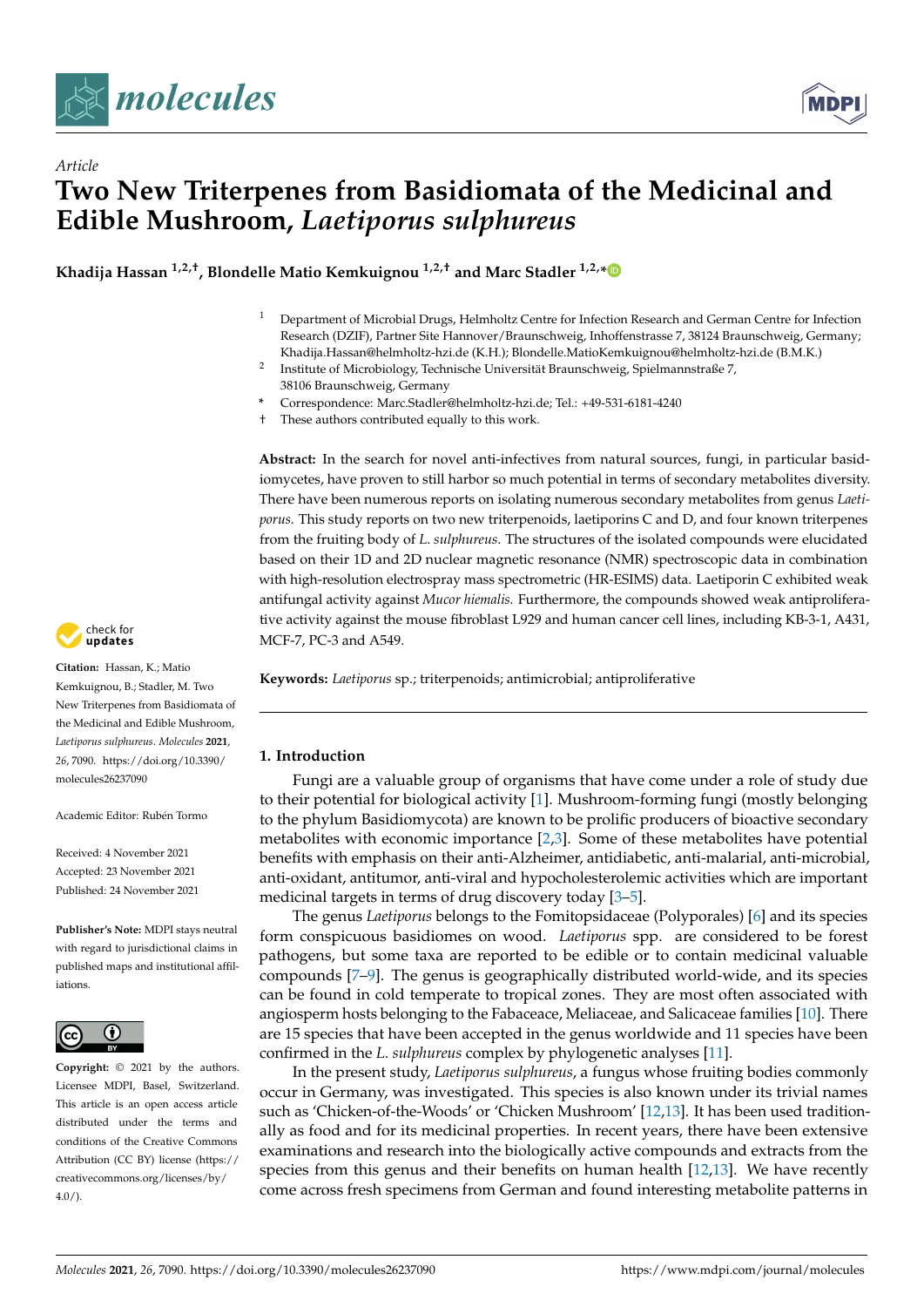its fruitbody extracts by HPLC analysis. Hence, we decided to isolate and identified the respective metabolites. This study reports the isolation of two new compounds, for which we propose the trivial names laetiporins C and D, as well as their structure elucidation and propose the trivial names laetiporins C and D, as well as their structure elucidation and biological activities. biological activities.

# **2. Results and Discussion** 2. Results and Discussion

# *2.1. Structure Elucidation of Compound 1 and 2* 2.1. Structure Elucidation of Compound 1 and 2

Investigation of the chemical composition of the fruiting body of *Laetiporus sulphureus* Investigation of the chemical composition of the fruiting body of Laetiporus sulphureus and subsequent fractionation and purification by reverse phase HPLC (Figure [1\)](#page-1-0) led to and subsequent fractionation and purification by reverse phase HPLC (Figure 1) led to the isolation of two previously undescribed lanostane triterpenoids for which the trivial the isolation of two previously undescribed lanostane triterpenoids for which the trivial names laetiporins C (**1**) and D (**2**) were assigned. In addition, four known compounds: names laetiporins C (1) and D (2) were assigned. In addition, four known compounds: fomefficinic acid (**3**) [\[14\]](#page-8-0), eburicoic acid (**4**) [\[15\]](#page-8-1), 15 α-hydroxytrametenolic acid (**5**) [\[16\]](#page-8-2) and fomefficinic acid (3) [14], eburicoic acid (4) [15], 15 α-hydroxytrametenolic acid (5) [16] trametenolic acid (6) [\[17\]](#page-8-3) wer[e](#page-2-0) also isolated from the same crude extract (Figure 2). The above-mentioned known compounds except compound **3** were previously isolated from The above-mentioned known compounds except compound 3 were previously isolated the liquid culture of a Kenyan *Laetiporus* sp. [\[12\]](#page-7-9). The structures of the known compounds were elucidated by comparison of their NMR spectroscopic data and HR-ESIMS with those reported in the literature.

<span id="page-1-0"></span>

Figure 1. LC–UV/Vis chromatogram of the crude extract from the fruiting body (diode array detection at 200–640 nm). Stationary phase: C18 Acquity UPLC BEH column; for gradient and other details on the experimental setup, see the Experimental section; 1-6: Major metabolites detected (chemical structures see Figure [2\)](#page-2-0) The green diagonal line indicates the gradient (% of acetonitrile). the gradient (% of acetonitrile).

Compound 1 was isolated as a dark brown solid with the molecular formula  $C_{31}H_{50}O_5$ and 7 degrees of unsaturation established from HR-ESIMS data (positive mode), which displayed molecular ion peaks [M+H-H2O]<sup>+</sup> at *m/z* 485.3628 and [M+Na]<sup>+</sup> at *m/z* 525.3552. The <sup>1</sup>H-NMR spectrum exhibited signals of five methyl groups singlet at  $\delta$  0.70 (H-30, s), *δ* 0.70 (H-18, s), *δ* 0.81 (H-31, s), *δ* 0.90 (H-29, s), *δ* 0.90 (H-19, s), two methyl groups doublet at *δ* 0.94 (H-26/H-27, d, *J* = 6.8), two hydroxymethine at *δ* 3.00 (H-3, td, *J* = 6.02, 10.76) and  $\delta$  4.01 (H-15, br dd,  $J = 5.81$ , 10.54), two diasteriotopic protons corresponding to one oxymethylene at *δ* 3.98 (H-28a, br d, *J* = 12.1) and *δ* 3.85 (H-28b, br d, *J* = 12.2), one olefinic protons at *δ* 5.09 (H-23, t, *J* = 7.31) and two hydroxy groups doublet at *δ* 4.30 (OH-3/OH-15, d,  $J = 5.3$ ). The <sup>13</sup>C NMR spectroscopic data revealed the presence of 31 carbons signals further identified based on combined analysis of 1D and  ${}^{1}H_{-}{}^{13}C$  HSQC spectra as seven methyl groups, eight methylenes, one oxymethylene, four methines, two hydroxymethines, one carboxylic carbon, one olefinic carbon, three non-protonated  $C-sp^2$  hybridized carbons and four quaternary  $C$ -sp<sup>3</sup> hybridized carbons (Table [1\)](#page-3-0).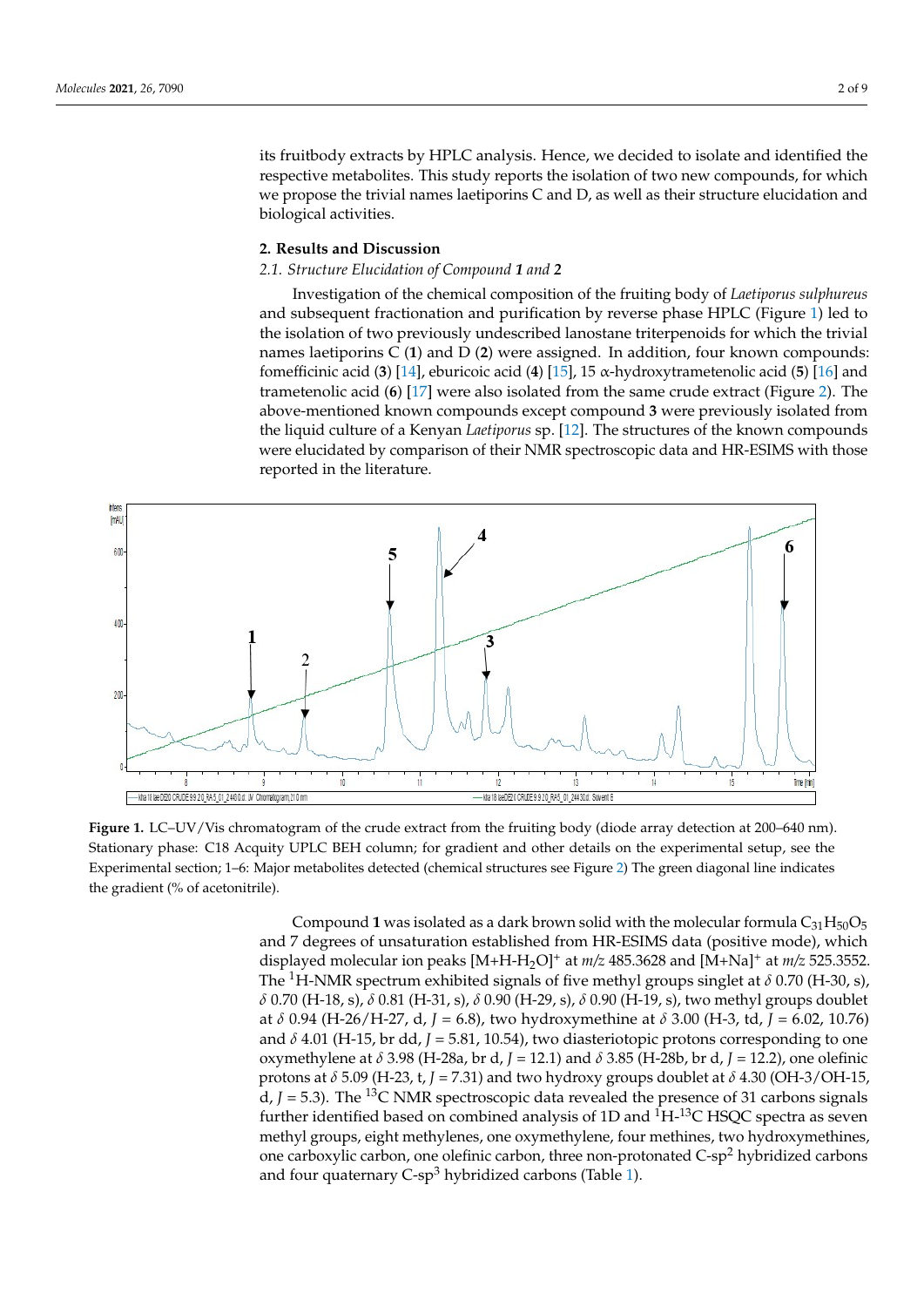<span id="page-2-0"></span>

**Figure 2.** Chemical structures of compounds **1**–**6** isolated from *Laetiporus sulphureus.* **Figure 2.** Chemical structures of compounds **1**–**6** isolated from *Laetiporus sulphureus*.

11 *A* analysis of as 1 hole specular showed correlations of 11-10 (*δ* 0.70) to C-12 (*δ* 27.0)/C-9<br>13 (*δ* 44.1)/C-14 (*δ* 50.8)/C-17 (*δ* 45.3), H-19 (*δ* 0.90) to C-1 (*δ* 35.2)/C-5 (*δ* 50.0)/C-9 (*δ* 133.9)/C-10 (*δ* 36.6), H-29 (*δ* 0.90) and H-30 (*δ* 0.70) to C-3 (*δ* 76.7)/C-4 (*δ* 38.5)/C-5  $(\delta$  50.0) and H-31 ( $\delta$  0.81) to C-13 ( $\delta$  44.1)/C-14 ( $\delta$  50.8)/C-15 ( $\delta$  71.0) which suggested the presence of a lanostane skeleton as previously reported by [\[12\]](#page-7-9). The position of the double  $\delta^{0.9}$  was confirmed on the HMBC spectrum where correlations between H-31 (*δ* 0.81) and C-8 ( $\delta$  133.9) and between H-19 ( $\delta$  0.90) and C-9 ( $\delta$  134.0) was observed. The side chain  $\frac{1}{2}$  connection was established from the HMBC correlation of H-20 (*δ* 2.02) to C-17 (*δ* 45.3). Further <sup>3</sup>J-HMBC correlation between the methylene group H-22 ( $\delta$  2.15) and C-21 ( $\delta$  176.8) confirmed the position of the carboxylic group connected at *C*-20. Moreover, combined analysis of HMBC, COSY and ROESY spectroscopic data of compound 1 confirmed the positioning and assignment of protons and carbons of the side chains (Figure [3\)](#page-4-0). Most particularly, the HMBC correlations observed between H-28a/H-28b and  $C-23/C-24/C-25$ allowed the positioning of the oxymethylene C-28 placed at C-24. The Z-configuration of the  $\Delta^{23-24}$  double bond was established based on ROESY correlations observed between Analysis of its HMBC spectrum showed correlations of H-18 (*δ* 0.70) to C-12 (*δ* 29.0)/C-H-28a/H-28b and H-22 and between H-23 and H-25. In the COSY spectrum, correlations of H-20 to H-17/H-22, H-22 to H-23, H-25 to H-26/H-27 were observed. Further COSY correlations between H-1 and H-2, H-3 and H-2, H-6 and H-5/H-7, H-11 and H-12, H-14 and H-15 were also recorded. A network ROESY correlations, which gave an indication of the orientation in space of some groups at various stereocenters were observed and further allowed the establishment of the absolute configuration of compound 1. The  $\alpha$ -orientation of H-3 was suggested based on the ROESY correlations of H-3 to H-5/H-29, as well as the coupling constant  $J = 5.30$  and 10.54 Hz observed for this proton. Therefore, the S configuration was assigned at C-3 as previously reported by [\[12\]](#page-7-9). By using the orientation of H-3 and the S configuration assigned to C-3 as reference, the configuration of the other stereocenters was determined based on ROESY correlations observed between H-5 to H-29, H-30 to  $H_6$ -6 (1.61)/H-19, H-19 to  $H_6$ -11, H-18 to  $H_6$ -11 (1.94)/H-19/H-20/H-15, H-31 to  $H_{\alpha}$ -16 (1.82)/H-17. These correlations allowed the assignment of the absolute configuration of compound **1** as 3*S*, 5*R*, 10*S*, 13*R*, 14*R*, 15*S*, 17*R*, 20*S* and the trivial name laetiporin C was attributed to it.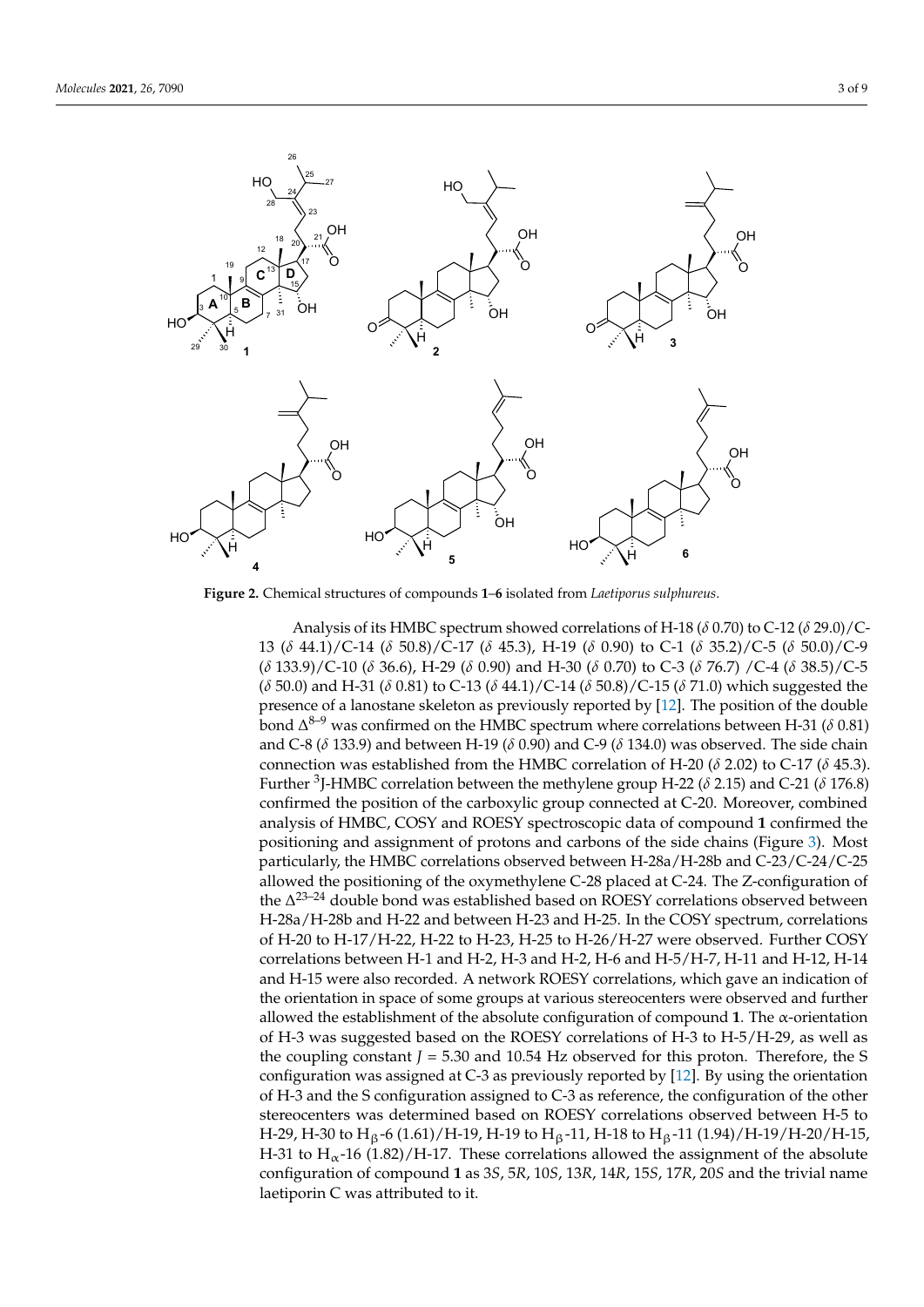| Pos.                           | $\mathbf{1}$             |                                    | $\overline{2}$             |                                    |
|--------------------------------|--------------------------|------------------------------------|----------------------------|------------------------------------|
|                                | $\delta_{\rm C}$ , Type  | $\delta_{\rm H}$ ( <i>J</i> in Hz) | $\delta_{\text{C}}$ . Type | $\delta_{\rm H}$ ( <i>J</i> in Hz) |
|                                |                          | $\alpha$ :1.10 (m) <sup>a</sup>    |                            | $\alpha$ : 1.52 (m) <sup>a</sup>   |
| $\mathbf{1}$                   | 35.2, CH <sub>2</sub>    | $\beta$ :1.62 (m) <sup>a</sup>     | 35.4, CH <sub>2</sub>      | $\beta$ : 1.89 (m) <sup>a</sup>    |
| $\overline{c}$                 | 27.6, CH <sub>2</sub>    | 1.48 (m) $^{\rm a}$                | 34.0, CH <sub>2</sub>      | $\alpha$ : 2.52(m) <sup>b</sup>    |
|                                |                          |                                    |                            | $\beta$ : 2.33 (m) <sup>a</sup>    |
| $\ensuremath{\mathfrak{Z}}$    | 76.7, CH                 | 3.00 (br dd), $J = 5.30$ , 10.54   | 216.3, C                   |                                    |
| 4                              | 38.5, C                  |                                    | 46.6, C                    |                                    |
| $\mathbf 5$                    | 50.0, CH                 | $0.92$ (m) <sup>a</sup>            | 50.5, CH                   | 1.50, m                            |
| 6                              | 17.9, $CH2$              | $\alpha$ :1.41 (m) <sup>a</sup>    | 19.0, $CH2$                | $\alpha$ :1.50 (m) <sup>a</sup>    |
|                                |                          | $\beta$ :1.61 (m) <sup>a</sup>     |                            | $\beta$ :1.58 (m) <sup>a</sup>     |
| 7                              | 26.5, CH <sub>2</sub>    | $2.11 \text{ (m)}^{\text{a}}$      | $26.4$ , $CH2$             | $2.15$ (m) <sup>a</sup>            |
| 8                              | 133.9, C                 |                                    | 134.7, C                   |                                    |
| 9                              | 134.0, C                 |                                    | 132.7, C                   |                                    |
| 10                             | 36.6, C                  |                                    | 36.5, C                    |                                    |
| 11                             | $20.1$ , $CH2$           | $\alpha$ : 1.87 (m) <sup>a</sup>   | $20.2$ , $CH2$             | $1.94$ (m) <sup>a</sup>            |
|                                |                          | $\beta$ : 1.94 (m) <sup>a</sup>    |                            |                                    |
| 12                             | 29.0, $CH2$              | $\alpha$ :1.29 (m) <sup>a</sup>    | $29.1$ , $CH2$             | $\alpha$ :1.28 (m) <sup>a</sup>    |
|                                |                          | $\beta$ :1.64 (m) <sup>a</sup>     |                            | $\beta$ :1.64 (m) <sup>a</sup>     |
| 13                             | 44.1, C                  |                                    | 44.1, C                    |                                    |
| $14\,$                         | 50.8, C                  |                                    | 50.9, C                    |                                    |
| 15                             | 71.0, CH                 | 4.01, (dd), $J = 10.54$ , 5.81     | 71.0, CH                   | 4.04, (br dd), $J = 10.53, 5.80$   |
| $16\,$                         | 37.7, CH <sub>2</sub>    | $\alpha$ : 1.82 (m) <sup>a</sup>   | 37.7, CH <sub>2</sub>      | $\alpha$ : 1.84 (m) <sup>a</sup>   |
|                                |                          | $\beta$ : 1.65 (m) <sup>a</sup>    |                            | $\beta$ : 1.64(m) <sup>a</sup>     |
| $17\,$                         | 45.3, CH                 | $2.01$ (m) <sup>a</sup>            | 45.3, CH                   | $2.03$ (m) <sup>a</sup>            |
| 18                             | 15.8, $CH3$              | 0.70(s)                            | 16.2, $CH3$                | 0.74(s)                            |
| 19                             | 18.9, $CH3$              | 0.90(s)                            | 18.3, $CH3$                | 1.02(s)                            |
| $20\,$                         | 48.1, CH                 | $2.02$ (m) <sup>a</sup>            | 48.0, CH                   | $2.04$ (m) <sup>a</sup>            |
| 21                             | 176.8,C                  |                                    | 176.8,C                    |                                    |
| 22                             | 29.9, CH                 | $2.15$ (m) <sup>a</sup>            | 29.9, CH                   | $2.15$ (m) <sup>a</sup>            |
| 23                             | 120.6, CH                | 5.09 (t), $I = 7.31$               | 120.6, CH                  | 5.11 (t), $J = 7.17$               |
| 24                             | 146.3, C                 |                                    | 146.4, C                   |                                    |
| 25                             | 31.4, CH                 | 2.36 (sep) $J = 7.32$              | 31.4, CH                   | $2.36$ (m)                         |
| 26                             | $21.9$ , $CH3$           | $0.94$ (d), $J = 6.80$             | $21.9$ , CH <sub>3</sub>   | $0.94$ (d) $J = 6.71$              |
| $27\,$                         | $21.8$ , CH <sub>3</sub> | $0.94$ (d), $J = 6.80$             | $21.8$ , CH <sub>3</sub>   | $0.94$ (d) J = 6.71                |
| 28                             | 57.5, $CH2$              | 3.98 (br d), $J = 12.05$           | 57.5, $CH2$                | 3.99 (dd) $J = 12.21, 5.19$        |
|                                |                          | 3.85 (br d), $J = 12.21$           |                            | 3.86 (dd) $J = 12.21, 5.34$        |
| 29                             | $28.1, \text{CH}_3$      | 0.90(s)                            | 26.1, CH <sub>3</sub>      | 1.00(s)                            |
| 30                             | 15.8, $CH3$              | 0.70(s)                            | $20.9, \text{CH}_3$        | 0.96(s)                            |
| 31                             | $17.4$ , $CH3$           | 0.81(s)                            | 17.5, $CH3$                | 0.85(s)                            |
| $3-OH$                         |                          | 4.30 (d) $J = 5.30$                |                            |                                    |
| $15-OH$                        |                          | 4.30 (d) $J = 5.30$                |                            | 4.34 (d) $J = 5.65$                |
| 20<br>$1 h \cap$<br>$\cdot$ 11 |                          |                                    |                            |                                    |

<span id="page-3-0"></span>**Table 1.**  $^{13}C$  and  $^{1}H$ -NMR spectroscopic data ( $^{1}H$  700 MH<sub>Z</sub>,  $^{13}C$  175 MH<sub>Z</sub> in DMSO-*d*6,  $\delta$  in ppm) for compounds **1** and **2**.

Signals partially obscured,  $\frac{b}{c}$  Overlapping with solvent peak.

Compound 2 was obtained as a dark brown solid. The molecular formula of  $C_{31}H_{48}O_5$ (eight degrees of unsaturation) were deduced from the HR-ESIMS data (positive mode) where molecular ion peaks [M+H-H2O]<sup>+</sup> at *m/z* 483.3466, [M+H]<sup>+</sup> at *m/z* 501.3572 and [M+Na]<sup>+</sup> at *m/z* 523.3394 were observed. The molecular formula assigned to compound **2** showed a deficiency of two hydrogens compared to compound **1** suggesting that an oxidation occurred. Extensive analysis of the 1D and 2D-NMR spectroscopic data of **2** indicated its close similarity with compound **1** with the only difference being the presence in its structure of a keto carbonyl group at position C-3 instead of the hydroxyl group as in **1**. This was confirmed on its  ${}^{1}$ H-NMR and  ${}^{13}$ C-NMR spectra, where the oxygenated methine signal resonating at *δ* 3.00 (H-3, br dd, *J* = 5.3, 10.54) and *δ* 76.74 (C-3) in compound **1** was missing and instead a keto carbonyl group was observed at *δ* 216.3. HMBC correlations of diasteriotopic protons H<sub>α</sub>-1 (δ 1.52), H<sub>β</sub> -1 (δ 1.89), H<sub>α</sub>-2 (δ 2.52) and H<sub>β</sub> -2 (δ 2.33) as well as correlations of H-29 (δ 1.00), H-30 (δ 0.96) to carbon C-3 (*δ* 216.3) further supported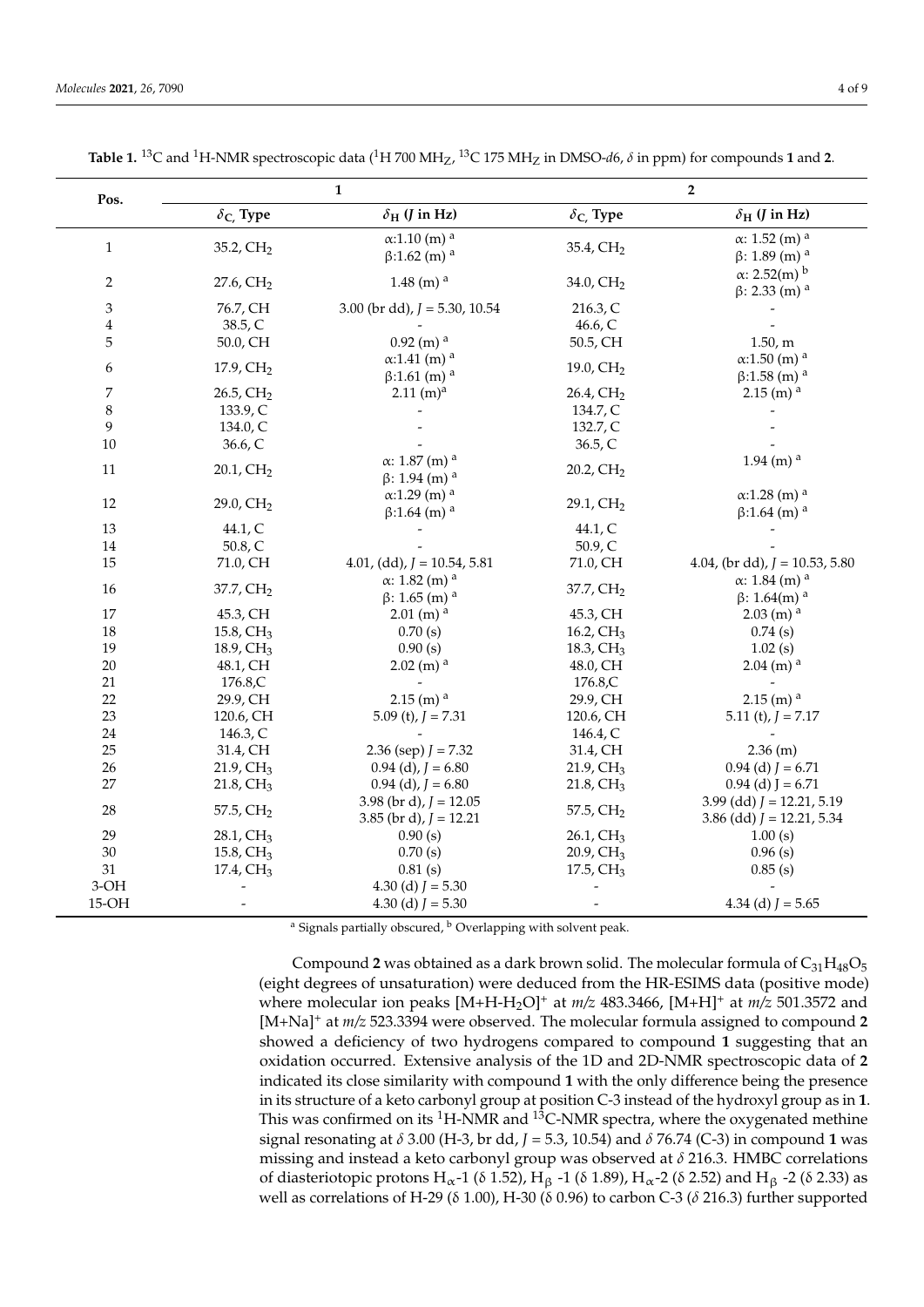<span id="page-4-0"></span>

the assignment of the structure of compound 2, for which we propose the trivial name laetiporin D.

**Figure 3.** HMBC, COSY, and ROESY correlations of compound 1.

## *2.2. Physico-Chemical Characteristics of Compounds 1 and 2*

Laetiporin C (1): Dark brown solid.  $[α]^{20}$ <sub>D</sub> = +85°, UV (DMSO) λmax (log ε) 256 (3.69) HR-ESIMS *m/z* 485.3628 [M+H-H<sub>2</sub>O]<sup>+</sup>, *m/z* 525.3552 [M+Na]<sup>+</sup> (calcd. for C<sub>31</sub>H<sub>50</sub>NaO<sub>5</sub>, 525.3550). For NMR data, see Table [1.](#page-3-0)

Laetiporin D (2): Dark brown solid.  $[α]^{20}$ <sub>D</sub> = +62.8°, UV (DMSO) λmax (log ε) 256 (3.67) HR-ESIMS  $m/z$  483.3466 [M+H-H<sub>2</sub>O]<sup>+</sup>,  $m/z$  501.3572 [M+H]<sup>+</sup>,  $m/z$  523.3394 [M+Na]<sup>+</sup> (calcd. for  $C_{31}H_{48}NaO_5$ , 523.3394). For NMR data, see Table [1.](#page-3-0)

#### *2.3. Biological Assays*

The new lanostanoids laetiporins C (**1**) and D **(2**) were subjected to both, antimicrobial and cytotoxicity assays. For the antimicrobial assay with a wide array of organisms, only laetiporin C showed weak inhibitory effect against *Mucor hiemalis* (DSM 2656) with MIC 66  $\mu$ g/mL. On the other hand, no inhibition was observed against the other test organisms with both compounds. The isolation of triterpenoids from both edible and inedible mushrooms and their activities has been widely documented in recent years [\[12](#page-7-9)[,18\]](#page-8-4). Compounds from mushrooms, for instance, are known to have antimicrobial activity [\[19\]](#page-8-5).

On the other hand, despite there being numerous reports on the biological activities of the natural lanostane-type triterpenoids like inhibit tumor cell growth, induce apoptosis, and inhibit angiogenesis and metastasis [\[20](#page-8-6)[,21\]](#page-8-7), these compounds did not have cytotoxic activity in all 6 cell lines. However, there was cell growth inhibition illustrated by five cell lines including L929, A431, A549, PC-3, and MCF-7 with later showing most cell growth inhibited by both compounds. Compound **3** was inactive and the other known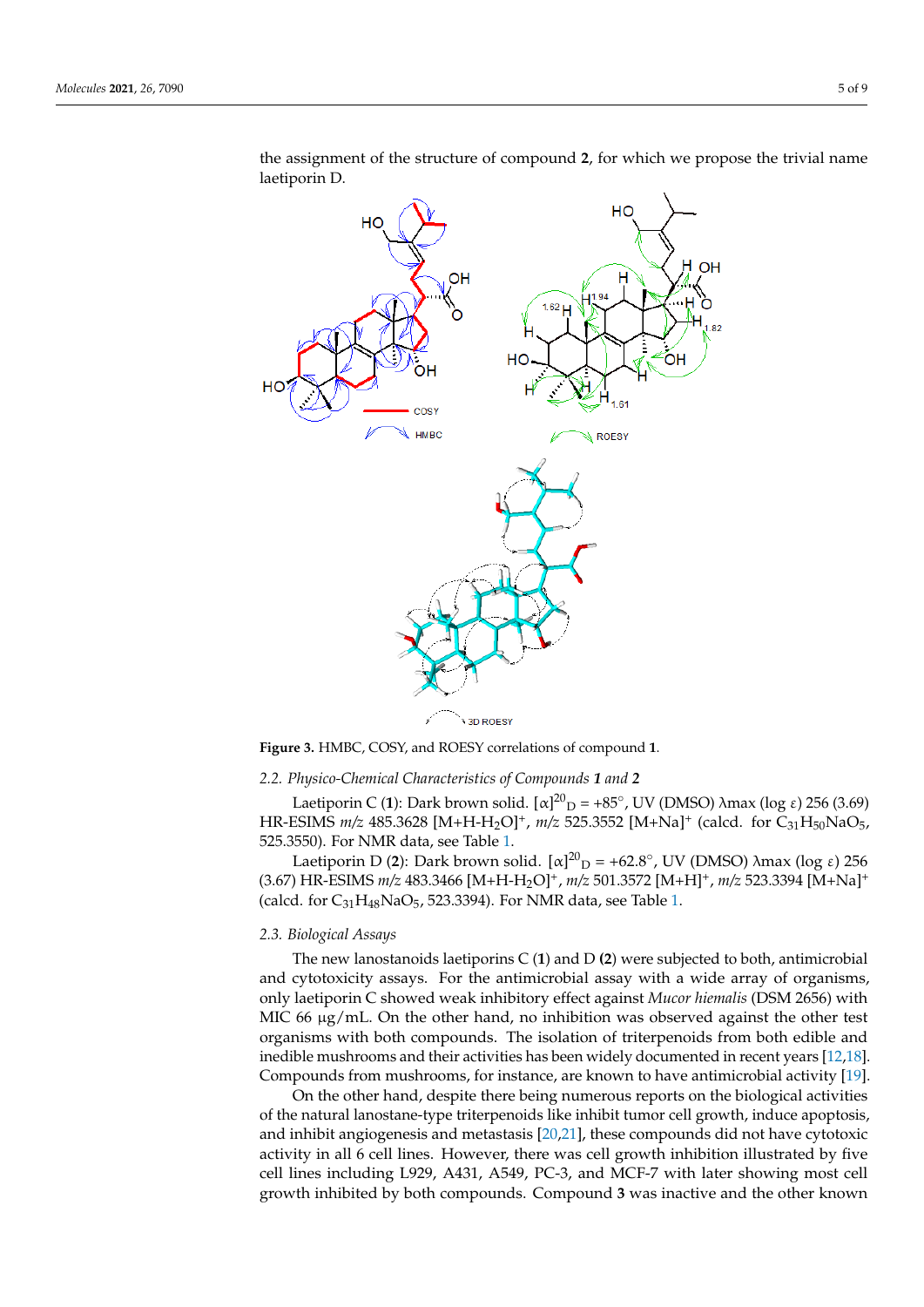metabolites **4**–**6** were not tested, as their activities have previously been reported [\[12\]](#page-7-9). A detailed report on their activity is given in the SI (Table S3).

#### **3. Materials and Methods**

#### *3.1. General Information*

HPLC-DAD/MS measurements were performed using an amaZon speed ETD (electron transfer dissociation) ion trap mass spectrometer (Bruker Daltonics, Bremen, Germany) and measured in positive and negative ion modes simultaneously. HPLC system (column C18 Acquity UPLC BEH (Waters, Milford, MA USA), solvent A:  $H<sub>2</sub>O$ ; solvent B: acetonitrile (ACN) supplemented with 0.1% formic acid, gradient conditions: 5% B for 0.5 min, increasing to 100% B in 20 min, maintaining isocratic conditions at 100% B for 10 min, flow rate 0.6 mL/min, UV/Vis detection 200–600 nm).

HR-MS (high-resolution mass spectrometry) data were recorded on a MaXis ESI-TOF (electrospray ionization-time of flight) mass spectrometer (Bruker Daltonics) coupled to an Agilent (Santa Clara, CA, USA) 1260 series HPLC-UV system and equipped with C18 Acquity UPLC BEH (ultraperformance liquid chromatography) (ethylene bridged hybrid) (Waters) column; DAD-UV detection at 200–600 nm; solvent A  $(H<sub>2</sub>O)$  and solvent B (ACN) supplemented with 0.1% formic acid as a modifier; flowrate 0.6 mL/min, 40 °C, gradient elution system with the initial condition 5% B for 0.5 min, increasing to 100% B in 19.5 min and holding at 100% B for 5 min. To determine the molecular formula, Compass DataAnalysis 4.4 SR1 was used using the Smart Formula algorithm (Bruker Daltonics).

NMR spectra were collected on a Bruker 700 MHz Avance III spectrometer equipped with a 5 mm TCI cryoprobe (1H: 700 MHz, 13C: 175 MHz), locked to the respective deuterium signal of the solvent. Optical rotations were measured using Anton Paar MCP-150 Polarimeter (Graz, Austria) with 100 mm path length and sodium D line at 589 nm. The UV spectra were measured on a Shimadzu (Kyoto, Japan) UV/Vis 2450 spectrophotometer using DMSO (Uvasol, Merck, Darmstadt, Germany) as a solvent.

#### *3.2. Fungal Material*

*Laetiporus sulphureus* was collected in Braunschweig-Riddagshausen, nature reserve. Plane-table sheet 3729 (1:25,000), 80 m NHN. Hosts plants were *Salix spec*, *Fagus sylvatica*, and *Robinia pseudoacacia*. The species, which is the only one of the genus known from Central Europe, was identified by Harry Andersson based on morphological data and the identify was confirmed by one of the authors (M.S). A voucher specimen is deposited in the fungarium of the HZI, Braunschweig.

## *3.3. Extraction of the Crude Extract*

The fresh specimen (in total 0.8 kg) were submerged in 4L acetone crushed by a homogenizer and left overnight before extraction [\[22\]](#page-8-8). The material was then put in ultrasonic bath for 30 min before it was filtered, and the solvent evaporated. The remaining aqueous phase (50 mL) was suspended in an equal amount of distilled water then added to an equal amount (100 mL) of ethyl acetate, which was later separated by filtration. The supernatant was extracted and filtered through anhydrous sodium sulphate. The resulting ethyl acetate extract was evaporated to dryness by means of rotary evaporator yielding a yellow solid 2.1 g of crude extract.

#### *3.4. Isolation of Compounds*

The crude extract was fractionated using preparative reverse phase liquid chromatography (PLC 2020, Gilson, Middleton, WI, USA). VP Nucleodur 100-5C 18 ec column  $(250 \times 40 \text{ mm}, 7 \text{ µm}:$  Macherey-Nagel) used as stationary phase. Deionized water (Milli-Q, Millipore, Schwalbach, Germany) (solvent A) and acetonitrile (solvent B) with 0.05% TFA was used as eluent with rate of 40 mL/min. The elution gradient used was 5–100% solvent B in 60 min and thereafter isocratic condition at 100% solvent B for 5 min. UV detection was carried out at 210–600 nm. Nine fractions were collected according to the observed peaks.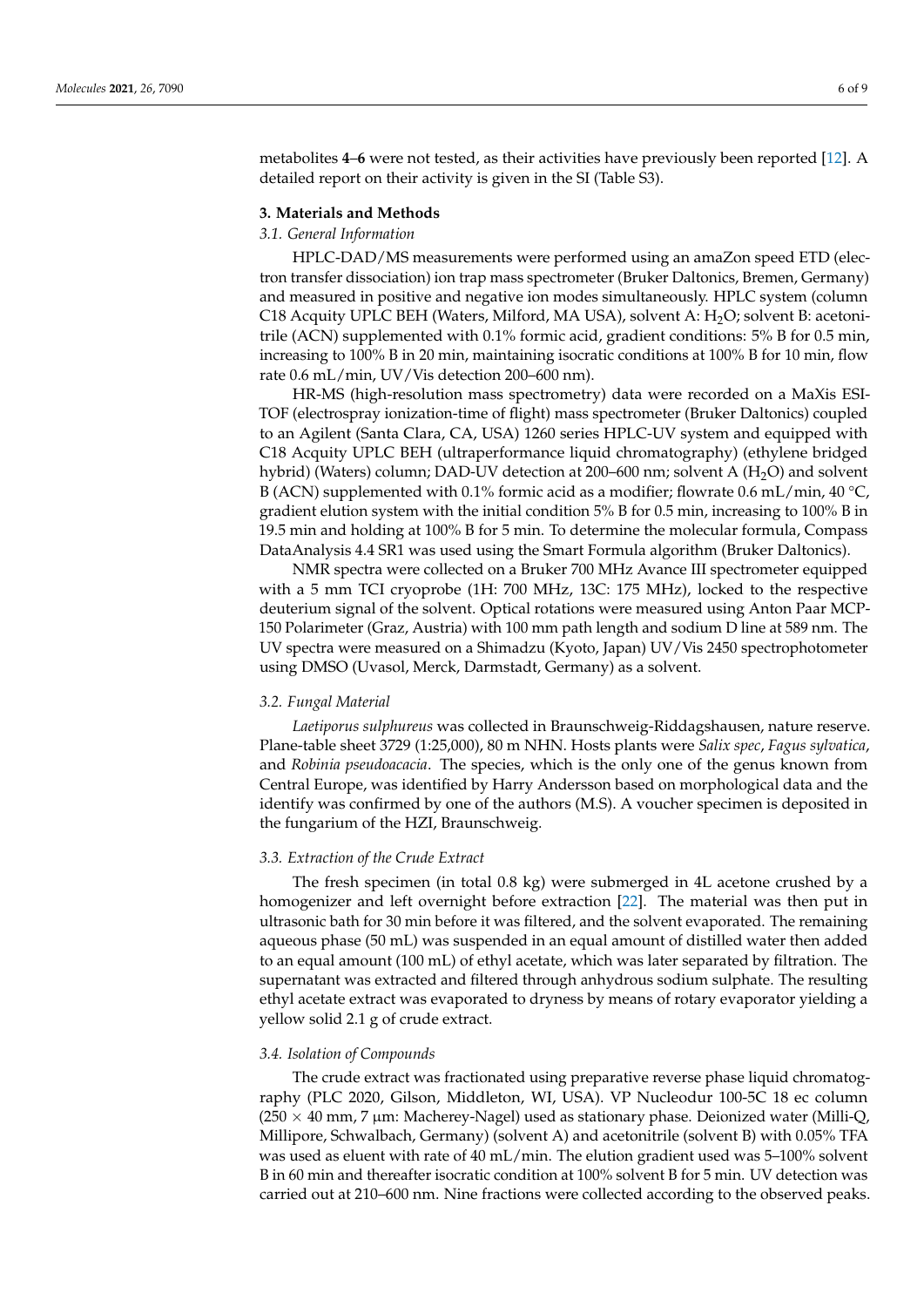Out of those, Fractions F3–F5 were combined and further subjected to preparative HPLC with an elution gradient 20–80% solvent B for 40 min 80–100% for 5 min and finally isocratic condition at 100% solvent B for 5 min. Five fractions A1-A5 were collected from this experiment. Fraction A3 was further purified with elution gradient of 40−60% solvent B in 35 min to give compound **2** (4.8 mg). A similar gradient was applied to fraction A2 to give compound **1** (2.3 mg). Fraction A4 was also purified by reverse phase LC (solvent A/solvent B), elution gradient 45−70% solvent B for 47 min, followed by a gradient shift from 70% to 100% in 5 min, and finally isocratic condition at 100% solvent B for 5 min to afford 1.21 mg of compound **3,** compound **4** (2.66 mg) and compound **5** (2.38 mg). Compound **6** (4.57 mg), was obtained from F6 with an elution gradient 75−90% solvent B for 25 min, followed by a gradient shift from 90% to 100% in 5 min, and finally isocratic condition at 100% solvent B for 5 min.

#### *3.5. Cytotoxicity Assay*

A panel of six mammalian cell lines including mouse fibroblast L929, HeLa (KB-3-1), epidermoid carcinoma cells A431, breast cancer cells MCF-7, prostate cancer cells PC-3 and adenocarcinomic human alveolar basal epithelial cells A549 were chosen in this assay to determine in vitro cytotoxicity  $(IC_{50})$  of compounds 1 and 2. The cell lines were purchased from the DSMZ collection (Braunschweig, Germany). The cell lines L929, A549 and KB-3-1 were cultured in Dulbecco's modified Eagle's medium (DMEM; Gibco; Termo Fisher Scientific, Dreieich, Germany); MCF-7 and A431 cells were cultured in RPMI-1640 medium (Gibco) and PC-3 cells in F12K (Gibco) medium. All media were supplemented with 10% fetal bovine serum (FBS; Gibco) and incubated under 5% CO<sub>2</sub> at 37 °C for 5 days. The cytotoxicity assay was performed using the MTT (3-(4,5-dimethylthiazol-2 yl)-2, 5 diphenyltetrazolium bromide) test in 96-well microplates in accordance with our standard protocol which have been well previously described [\[23–](#page-8-9)[25\]](#page-8-10). Methanol was used as negative control, and epothilone B as the positive control. A detailed protocol and parameters used is given in the Supplementary Materials.

# *3.6. Antimicrobial Assay*

The minimum inhibition concentrations (MIC) were determined in serial dilution assay against various test organisms including bacteria: *Bacillus subtilis* (DSM 10), *Staphylococcus aureus* (DSM 346), *Acinetobacter baumanii* (DSM 30008), *Chromobacterium violaceum* (DSM 30191), *Escherichia coli* (DSM 1116), *Pseudomonas aeruginosa* (PA14); *Mycobacteria*: *Mycolicibacterium smegmatis* (ATCC 700084); Fungi: *Candida albicans* (DSM1665), *Schizosaccharomyces pombe* (DSM 70572), *Mucor hiemalis* (DSM 2656), *Pichia anomala* (DSM 6766), and *Rhodotorula glutinis* (DSM 10134). The assay was excecuted in accordance with literature descriptions [\[25\]](#page-8-10) and a detailed protocol can be found in the Supplementary Materials.

### **4. Conclusions**

Two new triterpenes from *L*. *sulphureus* fruiting body, denoted as laetiporins C and D (**1** and **2**), were isolated in this study. In addition, four known triterpenoids, fomefficinic acid, eburicoic acid, 15 α-hydroxytrametenolic acid and trametenolic acid (**3**–**6**) were also isolated and characterized. The latter compounds except for fomeffinic acid were already isolated previously by Chepkirui et al. [\[12\]](#page-7-9) from cultures of an African *Laetiporus* sp. but found devoid of antimicrobial effects and had weak cytotoxicity. Several other triterpenes like laetiposides A–D, laetiporins A–B, sulphurenic acid and dehydroeburicoic acid just to mention these few, have also been isolated previously from *Laetiporus* spp. This genus could therefore be considered as a prolific source for isolation of lanostanoids-like triterpenes. Although the triterpenes isolated exhibited no cytotoxic effect against the cancer cell lines, the compounds showed antiproliferative activity against the cancer cell lines tested. Laetiporin C (**1**) only showed weak antifungal activity against the sensitive non-pathogenic zygomycete *Mucor hiemalis*. Even though the observed activities were relatively weak, the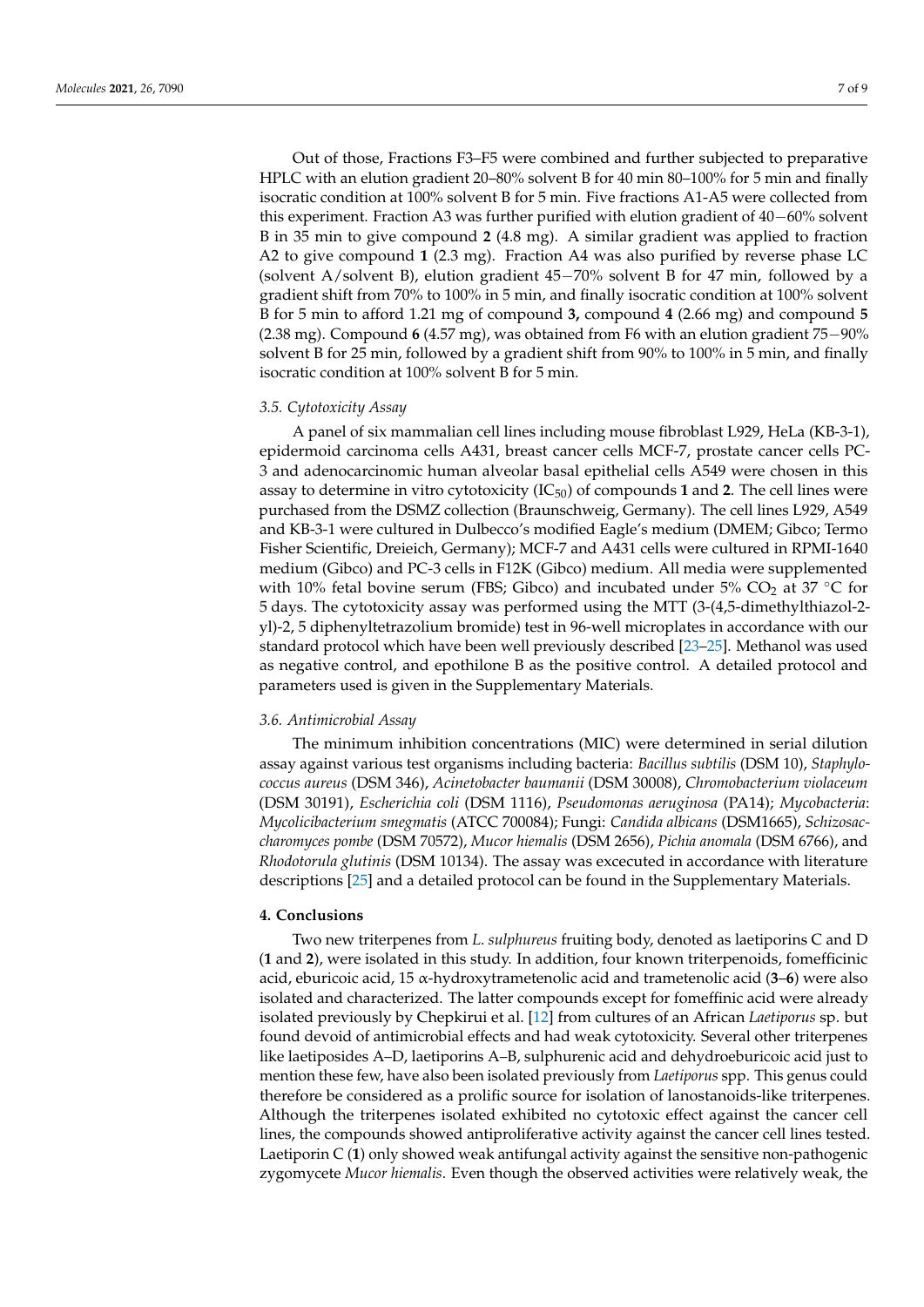isolated compounds are now available for the first time to be tested as pure compounds in a library of fungal metabolites and can be tested for further biological activities.

**Supplementary Materials:** The following are available online, Figures S1–S37: ESIMS, HR-ESIMS, 1D and 2D NMR spectra of compounds **1**–**6**, Tables S1–S3: Results of biological assays, protocols.

**Author Contributions:** K.H. contributed to fermentation, isolation of the compounds, determination of biological activities, and manuscript writing; B.M.K. contributed to structure elucidation, analyses of the spectral data, and manuscript writing; M.S. supervised the project, contributed facilities, experimental guidance, edited and polished the manuscript. All authors have read and agreed to the published version of the manuscript.

**Funding:** Financial support by a personal PhD stipend from the German Academic exchange service DAAD and National Research Fund Kenya NRF to K.H (programme ID-57399475) is greatly acknowledged. B.M.K. is also grateful for financial support by a personal PhD stipend from the German Academic exchange service DAAD (programme ID-57440921).

**Institutional Review Board Statement:** Nor applicable.

**Informed Consent Statement:** Not applicable.

**Data Availability Statement:** Not applicable.

**Acknowledgments:** We thank Harry Anderson for collection of specimen. We also thank Wera Collisi and Christel Kakoschke for conducting the cytotoxicity assay and NMR spectroscopic measurements, respectively. The expert assistance in the lab by Silke Reinecke as well as Esther Surges is appreciated. Lastly, we want to thank Josphat Matasyoh for his insightful discussions in chemical structures.

**Conflicts of Interest:** The authors declare no conflict of interest.

**Sample Availability:** Samples of the compounds **1**–**6** are available from the authors.

## **References**

- <span id="page-7-0"></span>1. Sandargo, B.; Chepkirui, C.; Cheng, T.; Chaverra-Muñoz, L.; Thongbai, B.; Stadler, M.; Hüttel, S. Biological and chemical diversity go hand in hand: Basidiomycota as source of new pharmaceuticals and agrochemicals. *Biotechnol. Adv.* **2019**, *37*, 107344. [\[CrossRef\]](http://doi.org/10.1016/j.biotechadv.2019.01.011)
- <span id="page-7-1"></span>2. Hyde, K.D.; Xu, J.; Rapior, S.; Jeewon, R.; Lumyong, S.; Niego, A.G.T.; Abeywickrama, P.D.; Aluthmuhandiram, J.V.S.; Brahamanage, R.S.; Brooks, S.; et al. The amazing potential of fungi: 50 ways we can exploit fungi industrially. *Fungal Divers.* **2019**, *97*, 1–136. [\[CrossRef\]](http://doi.org/10.1007/s13225-019-00430-9)
- <span id="page-7-2"></span>3. De Silva, D.D.; Rapior, S.; Sudarman, E.; Stadler, M.; Xu, J.; Aisyah Alias, S.; Hyde, K.D. Bioactive metabolites from macrofungi: Ethnopharmacology, biological activities and chemistry. *Fungal Divers.* **2013**, *62*, 1–40. [\[CrossRef\]](http://doi.org/10.1007/s13225-013-0265-2)
- 4. Atanasov, A.G.; Zotchev, S.B.; Dirsch, V.M.; Orhan, I.E.; Banach, M.; Rollinger, J.M.; Barreca, D.; Weckwerth, W.; Bauer, R.; Bayer, E.A.; et al. Natural products in drug discovery: Advances and opportunities. *Nat. Rev. Drug Discov.* **2021**, *20*, 200–216. [\[CrossRef\]](http://doi.org/10.1038/s41573-020-00114-z) [\[PubMed\]](http://www.ncbi.nlm.nih.gov/pubmed/33510482)
- <span id="page-7-3"></span>5. Beekman, A.M.; Barrow, R.A.; Beekman, A.M.; Barrow, R.A. Fungal metabolites as pharmaceuticals. *Aust. J. Chem.* **2014**, *67*, 827–843. [\[CrossRef\]](http://doi.org/10.1071/CH13639)
- <span id="page-7-4"></span>6. Jiri, P. Will the sulphur polypore (*Laetiporus sulphureus*) become a new functional food? *Glob. J. Med. Clin. Case Reports* **2019**, *6*, 6–9. [\[CrossRef\]](http://doi.org/10.17352/2455-5282.000068)
- <span id="page-7-5"></span>7. Dai, Y.C.; Cui, B.K.; Yuan, H.S.; Li, B.D. Pathogenic wood-decaying fungi in China. *For. Pathol.* **2007**, *37*, 105–120. [\[CrossRef\]](http://doi.org/10.1111/j.1439-0329.2007.00485.x)
- 8. Saba, E.; Son, Y.; Jeon, B.R.; Kim, S.E.; Lee, I.K.; Yun, B.S.; Rhee, M.H. Acetyl eburicoic acid from *Laetiporus sulphureus* var. miniatus suppresses inflammation in murine macrophage RAW 264.7 cells. *Mycobiology* **2015**, *43*, 131–136. [\[CrossRef\]](http://doi.org/10.5941/MYCO.2015.43.2.131) [\[PubMed\]](http://www.ncbi.nlm.nih.gov/pubmed/26190920)
- <span id="page-7-6"></span>9. Martinez, M.; Alvarez, S.T.; Campi, M.G.; Bravo, J.A.; Vila, J.L. Ergosterol from the mushroom *Laetiporus* sp.; Isolation and structural characterization. *Rev. Boliv. Química* **2015**, *32*, 90–94.
- <span id="page-7-7"></span>10. Song, J.; Cui, B.K. Phylogeny, divergence time and historical biogeography of *Laetiporus* (Basidiomycota, Polyporales). *BMC Evol. Biol.* **2017**, *17*, 102. [\[CrossRef\]](http://doi.org/10.1186/s12862-017-0948-5)
- <span id="page-7-8"></span>11. Song, J.; Sun, Y.F.; Ji, X.; Dai, Y.C.; Cui, B.K. Phylogeny and taxonomy of *Laetiporus* (Basidiomycota, Polyporales) with descriptions of two new species from western China. *MycoKeys* **2018**, *37*, 57–71. [\[CrossRef\]](http://doi.org/10.3897/mycokeys.37.26016)
- <span id="page-7-9"></span>12. Chepkirui, C.; Matasyoh, J.C.; Decock, C.; Stadler, M. Two cytotoxic triterpenes from cultures of a Kenyan *Laetiporus* sp. (Basidiomycota). *Phytochem. Lett.* **2017**, *20*, 106–110. [\[CrossRef\]](http://doi.org/10.1016/j.phytol.2017.04.009)
- <span id="page-7-10"></span>13. Sułkowska-Ziaja, K.; Muszyńska, B.; Gawalska, A.; Sałaciak, K. *Laetiporus sulphureus*—Chemical composition and medicinal value. *Acta Sci. Pol. Hortorum Cultus* **2018**, *17*, 87–96. [\[CrossRef\]](http://doi.org/10.24326/asphc.2018.1.8)